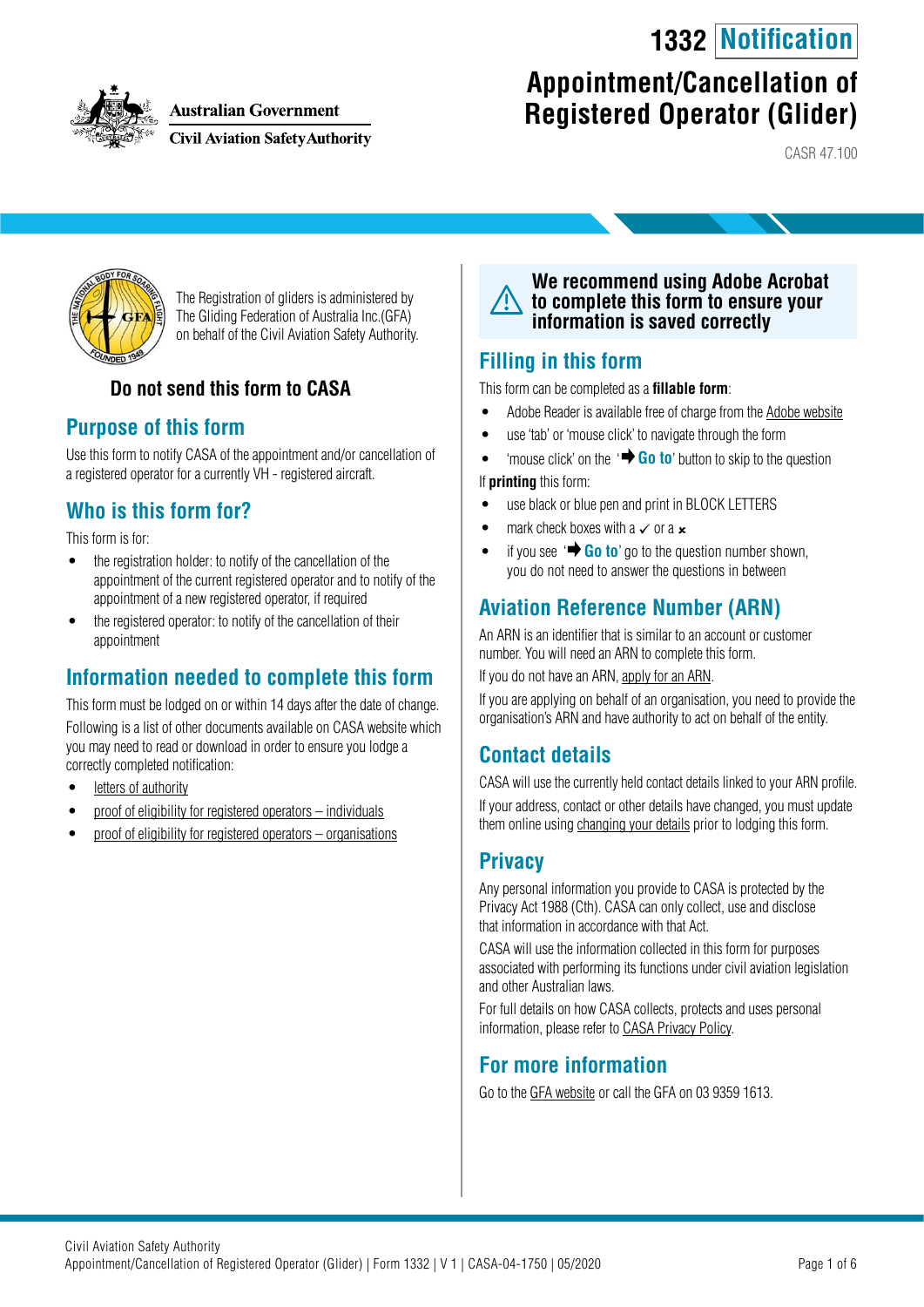# **Aircraft details**

| 1 | What are the <b>aircraft registration details</b> , as noted on the |
|---|---------------------------------------------------------------------|
|   | aircraft data plate and the certificate of registration?            |

| Registration mark (VH-) |  |
|-------------------------|--|
|                         |  |
| Manufacturer            |  |
|                         |  |
| Model                   |  |
|                         |  |

Serial number

# **Registration holder**

**2** What are the **current aircraft registration holder** details? Legal entity/full name

ARN

GFA member number

# **Current registered operator**

**3** What are the details of the **currently recorded registered operator**?

Legal entity/full name

ARN

GFA member number



It must be **today** or a date **in the past** (DD/MM/YYYY)

/ /

# **Notification**

**5**  Who is notifying the cancellation of the **registered operator** appointment?

| GFA must suspend the registration of the aircraft, in<br>accordance with CASR 47.131A, if the registration holder<br>is not an 'eligible person' and the aircraft does not have a<br>registered operator. |                                              |
|-----------------------------------------------------------------------------------------------------------------------------------------------------------------------------------------------------------|----------------------------------------------|
| Current aircraft registration holder                                                                                                                                                                      | $\rightarrow$ Go to 8                        |
| Registered operator named<br>in question 3                                                                                                                                                                | $\blacksquare$ $\blacktriangleright$ Go to 6 |

# **Registered operator**

**6** What are the **registered operator** contact details?

Contact number

Email address

# **Registered operator notification**

**7** Full name

/ / Date (DD/MM/YYYY) In what capacity are you notifying? **For example:** Self, Director, Agent An authority must be provided if the person completing this notification is **not** the individual or an office holder of the entity named in question 3. **Attach authority** Nothing further is required from the registered operator if they cancelled their own appointment **No fee is applied. Returning your form**

By email – attach this form and all supporting documents. Send them to [returns@glidingaustralia.org](mailto:returns%40glidingaustralia.org?subject=)

By post – return this form and all supporting documents to:  $\bowtie$ **The Gliding Federation of Australia Inc.(GFA) C4/1-13 The Gateway Broadmeadows VIC 3047**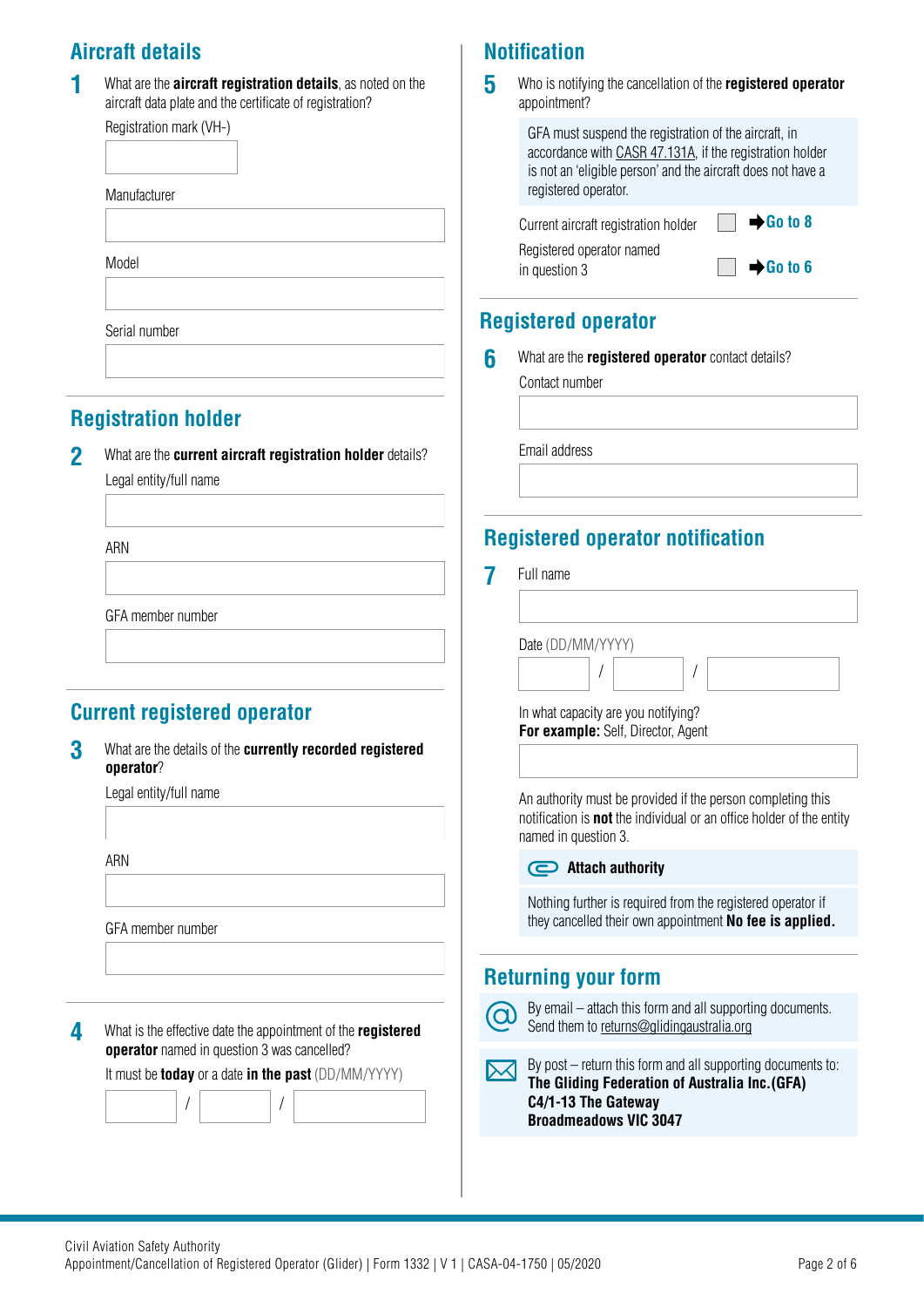#### **8** Have you appointed another entity as the **registered operator**?

**No**  $\Box$  As **you** will be the registered operator, you must be an **eligible person Go to 9**

**Yes**  $□$  $\rightarrow$  **Go to 10** 

# **Aircraft registration holder notification**

- **9** I declare that:
	- I am the aircraft **registration holder** or representative of the registration holder named in question 2.
	- I have cancelled the appointment of the **registered operator** named in question 3.
	- I accept, as an 'eligible person' or on behalf of the 'eligible person' named in question 2, the position of **registered operator**, effective from the date detailed in question 4.

Full name

Date (DD/MM/YYYY)

In what capacity are you notifying? **For example:** Self, Director, Agent

/ /

An authority must be provided if the person completing this notification is not the individual or office holder of the entity named in question 2.

#### **Attach authority**

Nothing further is required from the registered holder if no registered operator appointed.

# **Returning your form**

 $\Omega$ 

By email – attach this form and all supporting documents. Send them to [returns@glidingaustralia.org](mailto:returns%40glidingaustralia.org?subject=)

 $\lambda$  By post – return this form and all supporting documents to: **The Gliding Federation of Australia Inc.(GFA) C4/1-13 The Gateway Broadmeadows VIC 3047**

# **New registered operator appointment**

To be completed by the registration holder but **only if** the registration holder named in questin 2 is not to be the registered operator.

This section must be completed in the name of one **'eligible person'** only, that is, an individual **or** an organisation.

These details will be used to update GFA and CASA databases.

#### **10** What are the **registered operator** details?

Legal entity/full name

ARN

GFA member number

Contact number

Email address

#### **Address**

#### **11** What is the **home/principal physical** address?

Unit/number

Street name

Suburb

State/territory

Postcode

Country (if not Australia)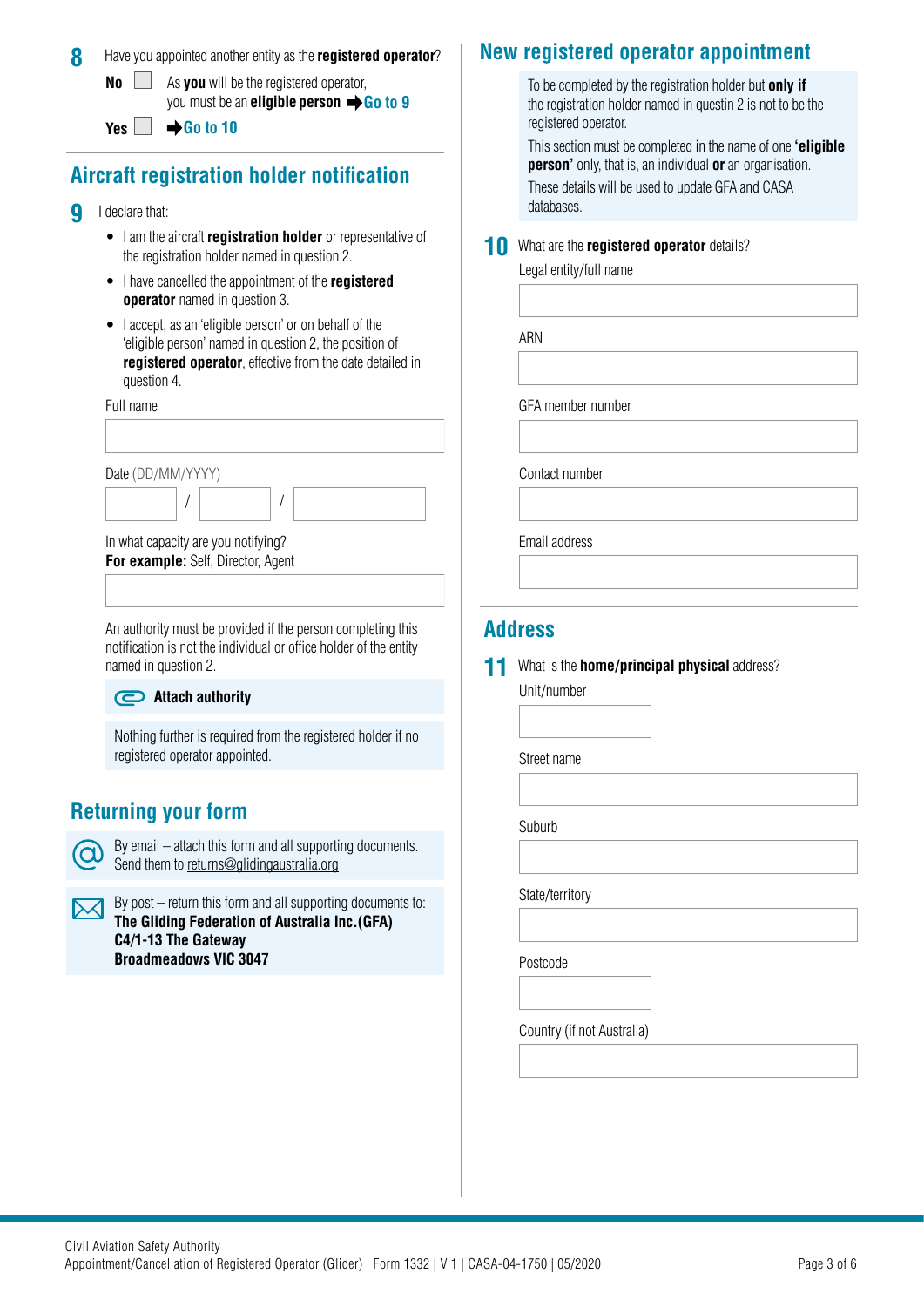|    | Is the postal address the same as the home/principal                                                                     |    | <b>Notification checklist</b>                                                                                                                                                                                                        |
|----|--------------------------------------------------------------------------------------------------------------------------|----|--------------------------------------------------------------------------------------------------------------------------------------------------------------------------------------------------------------------------------------|
|    | physical address?                                                                                                        | 16 | Select all that apply:                                                                                                                                                                                                               |
|    | $\rightarrow$ Go to 13<br><b>No</b>                                                                                      |    | Ensure the <b>registration holder</b> completes the checklist                                                                                                                                                                        |
|    | $\rightarrow$ Go to 14<br><b>Yes</b>                                                                                     |    | and aircraft registration holder declaration.                                                                                                                                                                                        |
|    | What is the <b>postal</b> address?                                                                                       |    | Letter(s) of authority is attached                                                                                                                                                                                                   |
|    | Unit/number                                                                                                              |    | If other please specify                                                                                                                                                                                                              |
|    |                                                                                                                          |    |                                                                                                                                                                                                                                      |
|    | Street name/PO box                                                                                                       |    |                                                                                                                                                                                                                                      |
|    | Suburb                                                                                                                   |    | <b>Appointed registered operator declaration</b>                                                                                                                                                                                     |
|    |                                                                                                                          | 17 | I declare that:                                                                                                                                                                                                                      |
|    | State/territory                                                                                                          |    | • I am the appointed registered operator or representative<br>of the registered operator named in question 10.<br>I accept, as an 'eligible person' or on behalf of the 'eligible'                                                   |
|    | Postcode                                                                                                                 |    | person' named in question 10, the position of registered<br><b>operator</b> , effective from the date detailed in question 4.<br>• Details in questions 10 to 15 of this notice are true                                             |
|    | Country (if not Australia)                                                                                               |    | and correct in every particular and that I have read and<br>understood all provisions of the Civil Aviation Safety<br>Regulations 1998 which are relevant to this notice.<br>• I am authorised to make this notice and hold the role |
|    |                                                                                                                          |    | indicated below.<br>• I consent to CASA using and disclosing my personal                                                                                                                                                             |
| 14 | Is the organisation's <b>registered office</b> address the same as the<br>home/principal physical or the postal address? |    | information in accordance with CASA Privacy Policy<br>including exchanging the information with Commonwealth,                                                                                                                        |
|    | $\rightarrow$ Go to 15<br><b>No</b><br>$\rightarrow$ Go to 16<br><b>Yes</b>                                              |    | State and Territory government agencies.<br>I have attached all required documentation specified in the<br>notification checklist.                                                                                                   |
| 15 | If a corporation, what is the registered office address?                                                                 |    | • I acknowledge that to knowingly make a false or misleading<br>statement in this notice is an offence against the<br>Criminal Code Act 1995 (Cth).                                                                                  |
|    | Unit/number                                                                                                              |    | Full name                                                                                                                                                                                                                            |
|    |                                                                                                                          |    |                                                                                                                                                                                                                                      |
|    | Street name                                                                                                              |    | Date (DD/MM/YYYY)                                                                                                                                                                                                                    |
|    |                                                                                                                          |    |                                                                                                                                                                                                                                      |
|    | Suburb                                                                                                                   |    | In what capacity are you making this declaration?<br>For example: Self, Director, Agent                                                                                                                                              |
|    |                                                                                                                          |    |                                                                                                                                                                                                                                      |
|    | State/territory                                                                                                          |    | An authority must be provided if the person making this<br>declaration is <b>not</b> the individual or an office holder of the entity<br>named in question 10.                                                                       |
|    | Postcode                                                                                                                 |    | Attach authority                                                                                                                                                                                                                     |
|    | Country (if not Australia)                                                                                               |    | If you completed this declaration, you have now completed<br>the form as the appointed registered operator.                                                                                                                          |
|    |                                                                                                                          |    | Ensure the registration holder completes the<br>registration holder declaration in question 18.                                                                                                                                      |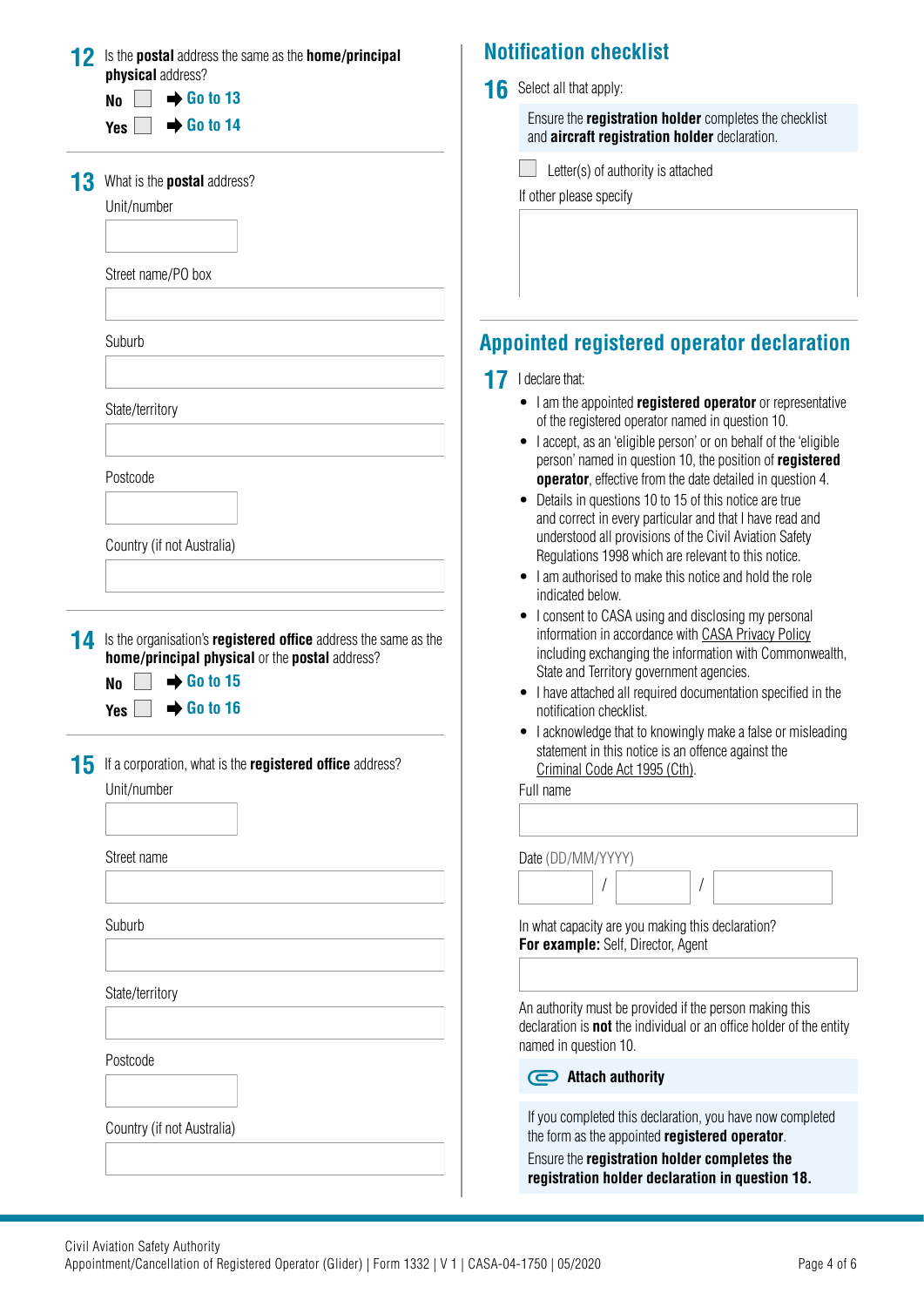# **Aircraft registration holder declaration**

18 I declare that:

- I am the aircraft **registration holder** or representative of the registration holder named in question 2.
- I have cancelled the appointment of the **registered operator** named in question 3.
- I nominate the entity named in question 10 to be the registered operator, effective from the date of cancellation of the previous registered operator appointment, as noted in question 4.
- I am authorised to make this notice and hold the role indicated below.
- All statements in this notice are true and correct in every particular and that I have read and understood all provisions of the Civil Aviation Safety Regulations 1998 which are relevant to this notice.
- I consent to CASA using and disclosing my personal information in accordance with [CASA Privacy Policy](http://www.casa.gov.au/privacy-policy) including exchanging the information with Commonwealth, State and Territory government agencies.
- I have attached all required documentation specified in the notification checklist.
- I acknowledge that to knowingly make a false or misleading statement in this notice is an offence against the [Criminal Code Act 1995 \(Cth\)](https://www.legislation.gov.au/Details/C2018C00244).

Full name

| Date (DD/MM/YYYY)                  |                                                   |  |
|------------------------------------|---------------------------------------------------|--|
|                                    |                                                   |  |
| For example: Self, Director, Agent | In what capacity are you making this declaration? |  |

An authority must be provided if the person making this declaration is **not** the individual or an office holder of the entity named in question 2.

**Attach authority**